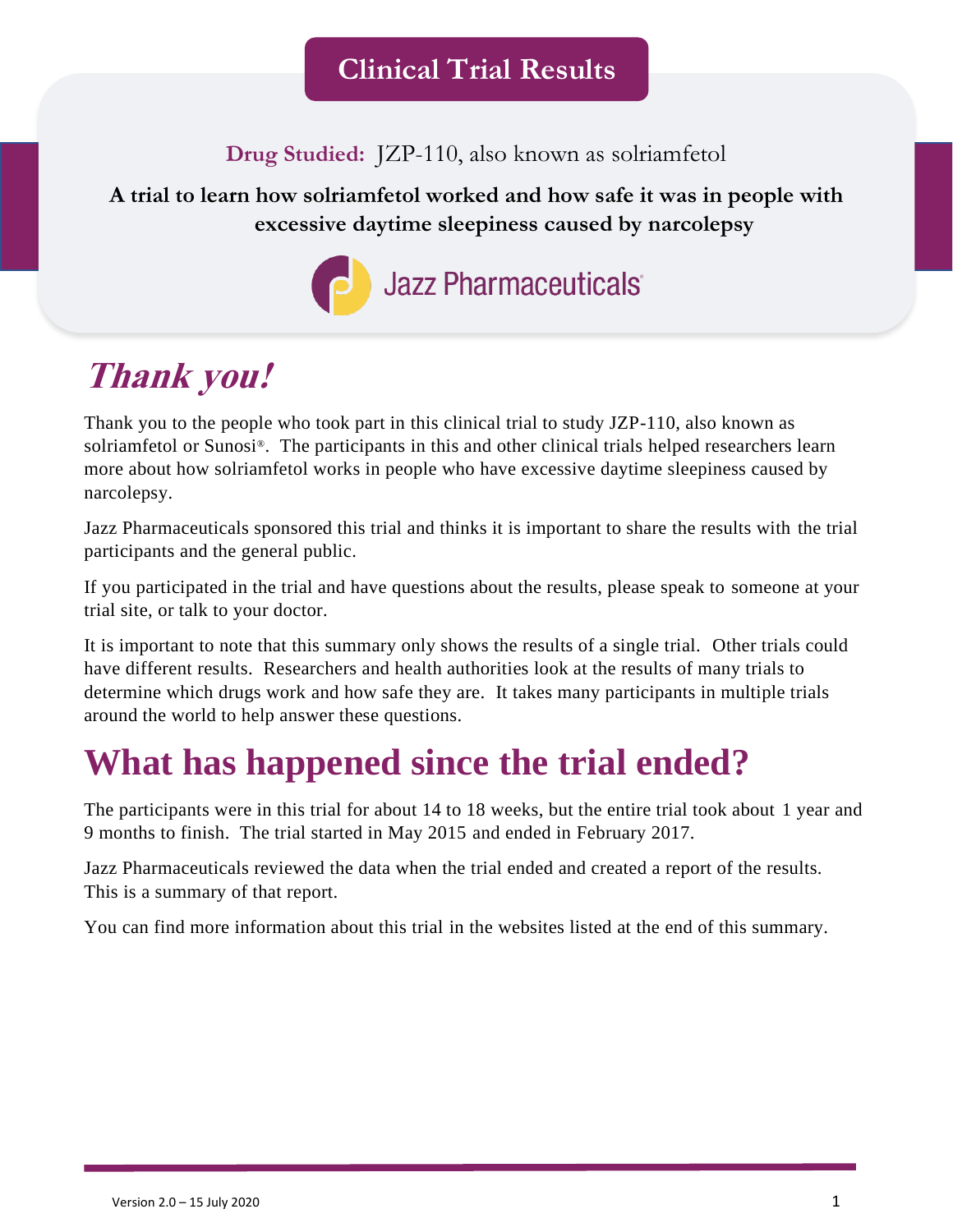# **Why was the research needed?**

**Narcolepsy** is a chronic sleep disorder. One of the major symptoms of narcolepsy is feeling very sleepy during the day, a condition known as **excessive daytime sleepiness**. People with narcolepsy may fall asleep when they are supposed to be awake. Their excessive daytime sleepiness makes it hard for them to do many of the things they need to do every day.

Some people with narcolepsy experience episodes of sudden muscle weakness, also called **cataplexy**, which can make it difficult to talk or move.

There is no cure for narcolepsy, but there are medications and healthy lifestyle habits that can help manage daytime symptoms.

Solriamfetol is a drug that is thought to affect 2 chemicals in the brain that help keep people awake during the day. Researchers have studied it as a possible treatment for people who have excessive daytime sleepiness caused by narcolepsy.

The main questions the researchers wanted to answer in this trial were:

- Did solriamfetol help the participants stay awake during the day?
- Did solriamfetol help the participants feel less sleepy during the day?
- What medical problems did the participants have during the trial?

## **Who took part in the trial?**

To answer these questions, the researchers asked for the help of 82 men and 154 women with excessive daytime sleepiness caused by narcolepsy.

There were 236 participants in this trial from 57 trial sites. There were:

- 172 participants in the United States
- 20 participants in Canada
- 20 participants in Germany
- 14 participants in France
- 6 participants in Finland
- 4 participants in Italy

Everyone in this trial was 18 to 70 years old when they joined.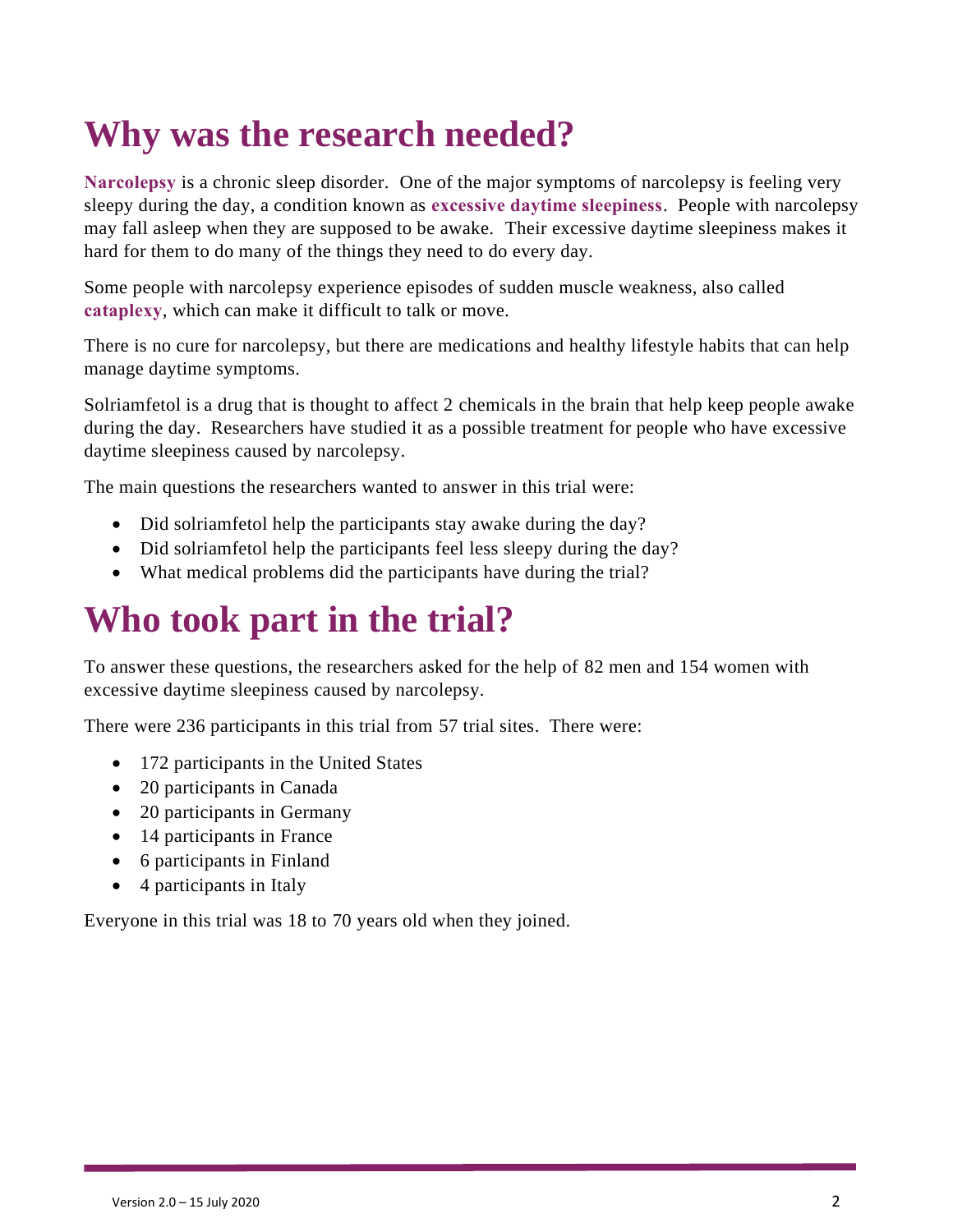# **What kind of trial was this?**

This was a Phase 3 trial. In a Phase 3 trial, a drug is usually tested in a large number of participants with a specific disease or condition. Drugs tested in Phase 3 trials have already been studied in smaller trials. Phase 3 trial participants help researchers learn more about how a drug works and how safe it is.

This was also a "double-blind" trial. This means that none of the participants, doctors, or other staff knew during the trial which treatment each participant was taking. Some trials are done this way because knowing what treatment each participant is taking can affect the results. When the trial ended, the sponsor found out which treatment each participant took so they could report the trial results.

The participants in this trial took one of the following treatments every morning:

- Solriamfetol 75 milligrams
- Solriamfetol 150 milligrams
- Solriamfetol 300 milligrams
- A **placebo**

A placebo looks like the trial drug but does not have any real medicine in it. When participants take a placebo, they follow the same steps in a trial as someone who takes the trial medicine. The only difference is whether or not the participant gets the trial drug. This helps researchers better understand the actual effects of the drug.

The researchers used a computer program to randomly choose the treatment each participant would take.

## **What happened during the trial?**

**Before treatment started,** people who wanted to join the trial met with a trial doctor. The doctors made sure that everyone who joined the trial had narcolepsy and excessive daytime sleepiness that could not be explained by other common causes, such as too little sleep at night, a work schedule that interfered with regular nighttime sleep, or a medical problem besides narcolepsy. They also gave the participants a full check-up to make sure they were healthy enough to join the trial. This took up to 1 month.

**During the trial,** the participants took their assigned treatment every morning for 12 weeks. They visited the trial site 5 more times. During these visits, the trial staff checked the participants' health by measuring their vital signs – such as temperature and blood pressure – and looking at their heart activity with a test called an "electrocardiogram". The participants:

- Told the trial staff how they were feeling and what medications they were taking
- Completed questionnaires
- Gave blood and urine samples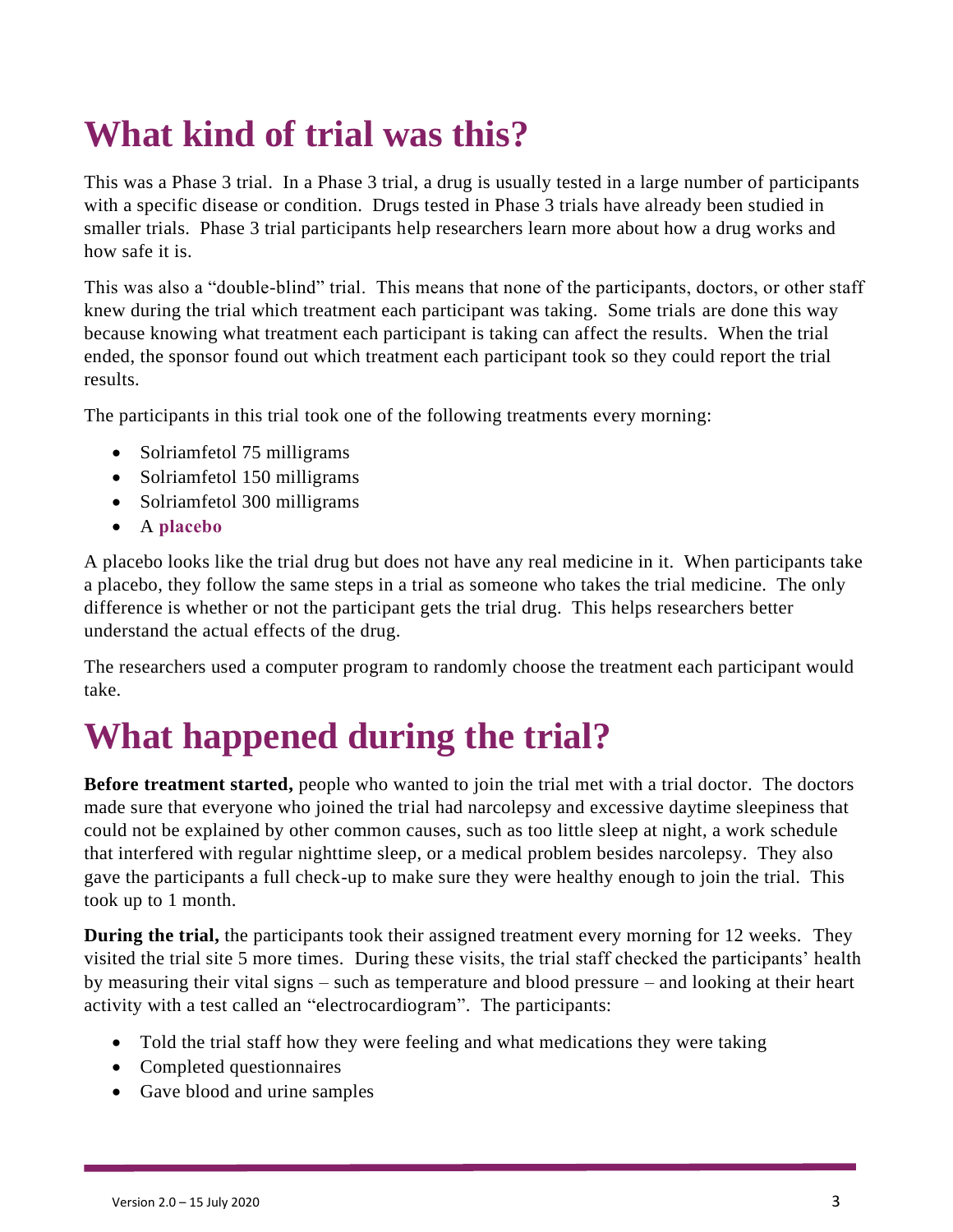During 3 of these visits, the participants stayed overnight at the trial site so the trial doctors could study their nighttime sleep and daytime sleepiness.

The nighttime sleep study, which is called "polysomnography", measured brain function, eye movements, muscle activity, heart function, and blood oxygen levels during sleep.

Daytime sleepiness was measured with the **Maintenance of Wakefulness Test**, which measured each participant's ability to stay awake during the day in a dark and quiet room. This test helps researchers understand how well someone functions and stays alert during quiet times of the day when they are less active.

Throughout the trial, the trial staff also contacted the participants by phone to ask how they were feeling and what medications they were taking. If a participant had cataplexy, they also kept a diary throughout the trial to keep a record of their cataplexy attacks.

**After treatment ended,** the participants visited the trial site 1 more time as part of this study. This happened about 2 weeks after they finished treatment.

The figure below shows how the trial was done.

| <b>Before Treatment</b>                                    | <b>During Treatment</b>                                                                                                                                                                                                                               | After<br><b>Treatment</b>                 |
|------------------------------------------------------------|-------------------------------------------------------------------------------------------------------------------------------------------------------------------------------------------------------------------------------------------------------|-------------------------------------------|
| People met with trial doctors<br>to see if they could join | Participants took their assigned treatment every morning<br>59 participants took solriamfetol 75 milligrams<br>59 participants took solriamfetol 150 milligrams<br>59 participants took solriamfetol 300 milligrams<br>59 participants took a placebo | ŦŦ<br>2 weeks<br>after treatment<br>ended |
| <b>1</b> visit to the trial site                           | 5 visits to the trial site, including 3 overnight visits                                                                                                                                                                                              | <b>1</b> visit to the<br>trial site       |
| $\sim$ ] month                                             | 12 weeks                                                                                                                                                                                                                                              |                                           |

## **What were the results of the trial?**

This is a summary of the overall results of the trial. Results for each participant may have been different and are not in this summary. You can find more information about this trial – including other questions the researchers wanted to answer – in the websites listed at the end of this summary.

Researchers look at the results of many trials to decide which treatments work best and are safest. Other trials could have different results.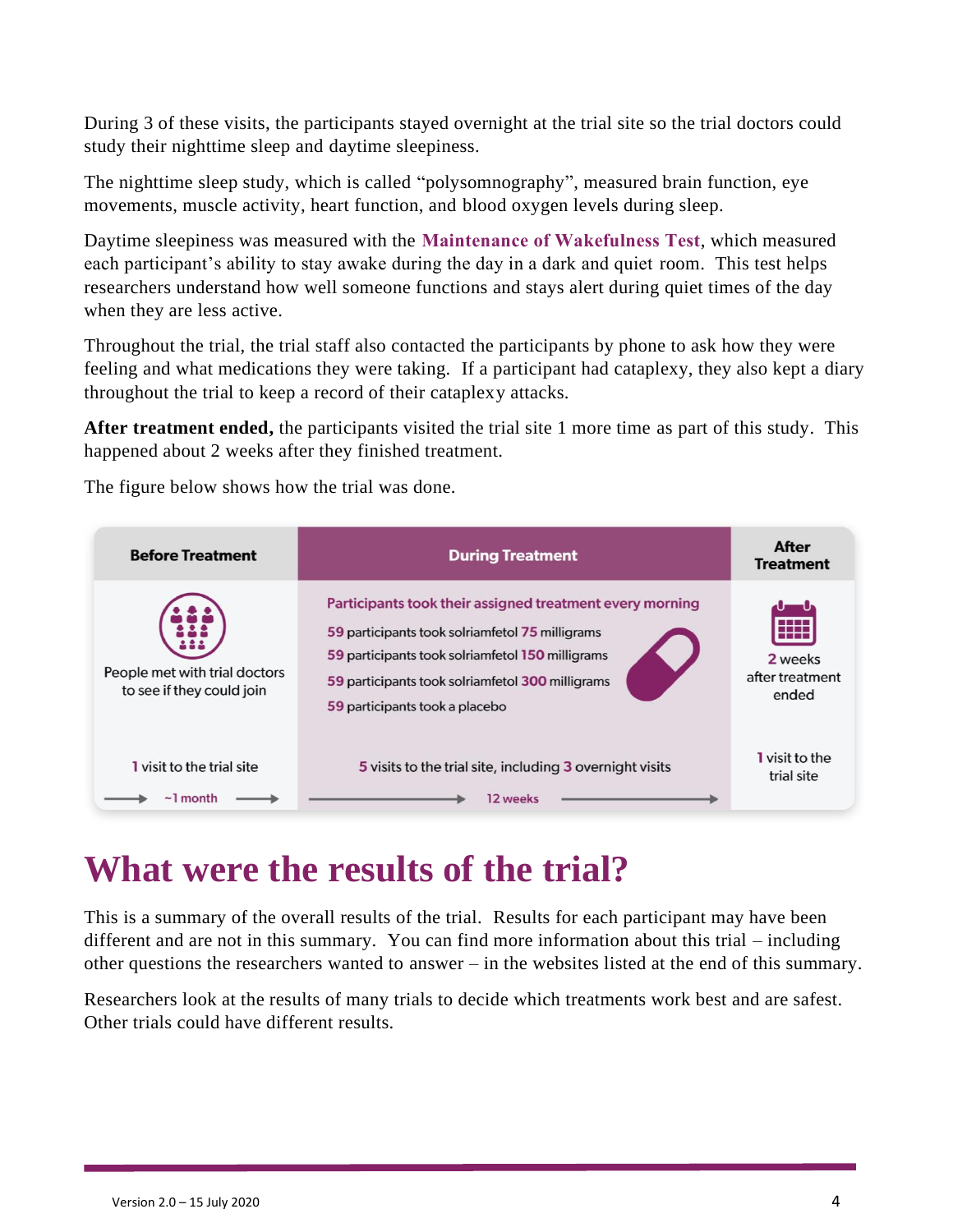### **Did solriamfetol help the participants stay awake during the day?**

To answer this question, the trial doctors looked at how long the participants were able to stay awake during the **Maintenance of Wakefulness Test (MWT)**. This is called the **MWT sleep latency**.

The doctors measured the participants' MWT sleep latency from 1 to 9 hours after they took their assigned treatment. Then they looked at how MWT sleep latency changed after 12 weeks for the participants who took solriamfetol compared with the participants who took a placebo.

If a participant's MWT sleep latency increased over time, it means that they were able to stay awake longer during the test.

After 12 weeks of treatment, the average amount of time that participants could stay awake increased more for participants who took 150 milligrams or 300 milligrams of solriamfetol each morning than for participants who took a placebo. But the difference between the group that took the lowest dose of solriamfetol (75 milligrams) and the group that took a placebo was too small for the researchers to know whether this difference was caused by the trial drug.

The figure below shows the change in MWT sleep latency after 12 weeks in each of the treatment groups.



#### Change in Maintenance of Wakefulness Test (MWT) sleep latency after 12 weeks of treatment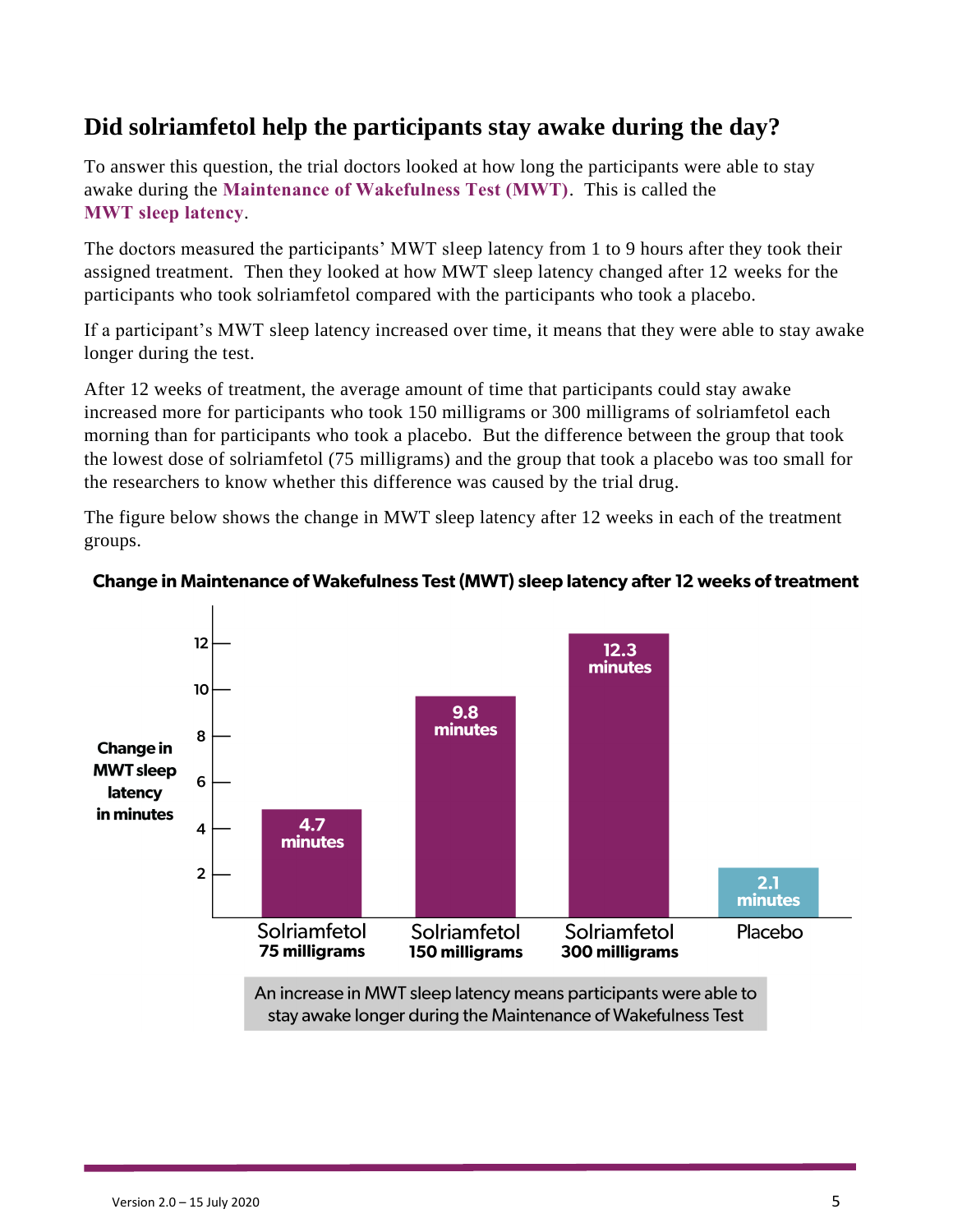## **Did solriamfetol help the participants feel less sleepy during the day?**

To answer this question, the trial doctors looked at how the participants responded to a questionnaire called the **Epworth Sleepiness Scale**. This questionnaire asked the participants to rate how likely they were to fall asleep in different situations.

Higher scores mean more daytime sleepiness.

After 12 weeks of treatment, average daytime sleepiness scores dropped more for the participants who took solriamfetol each morning than for the participants who took a placebo.



#### **Change in Epworth Sleepiness Scale scores after 12 weeks of treatment**

### **What were the other results of the trial?**

The participants also completed a questionnaire that asked them to rate how they thought their overall condition had changed from the start of treatment to the end of treatment. The researchers looked at questionnaire responses from 231 of the 236 participants.

After 12 weeks, more participants who took solriamfetol each morning rated their condition as improved compared with the participants who took a placebo:

- 40 of 59 participants (68%) who took solriamfetol 75 milligrams reported improvement
- 43 of 55 participants (78%) who took solriamfetol 150 milligrams reported improvement
- 50 of 59 participants (85%) who took solriamfetol 300 milligrams reported improvement
- 23 of 58 participants (40%) who took a placebo reported improvement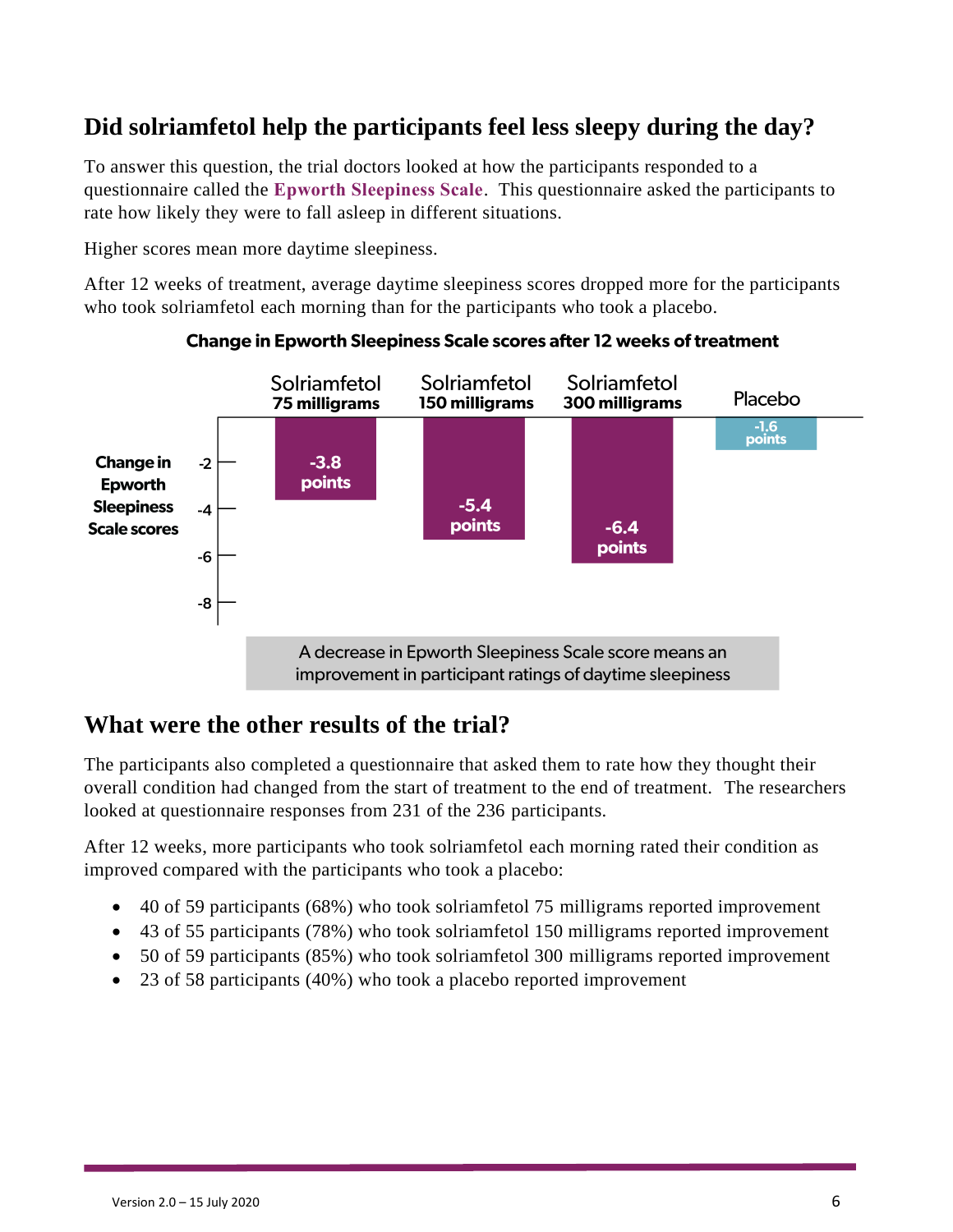# **What medical problems did the participants have during the trial?**

This section is a summary of the medical problems the participants had during this trial. These medical problems are called **adverse events**. An adverse event is considered "serious" when it is life threatening, causes lasting problems, or requires hospital care.

A lot of research is needed to know whether a treatment causes a medical problem. So, when new drugs are being studied, researchers keep track of all of the medical problems that partic ipants have during a trial.

The websites listed at the end of this summary may have more information about the medical problems that happened in this trial.

## **What serious adverse events happened during the trial?**

One participant who took solriamfetol 150 milligrams had 2 serious adverse events. This participant had chest pain that was not caused by a heart problem, also called non-cardiac chest pain, and anxiety. The trial doctors thought these serious adverse events were not related to treatment with solriamfetol.

There were no deaths during the trial.

### **How many participants had any adverse events?**

The table below shows how many participants in each group had adverse events and how many participants stopped their trial treatment because of adverse events.

|                                                                                                  | <b>Solriamfetol</b><br>75 milligrams<br>Out of 59<br>participants | <b>Solriamfetol</b><br>150 milligrams<br>Out of 59<br>participants | <b>Solriamfetol</b><br>300 milligrams<br>Out of 59<br>participants | <b>Placebo</b><br>Out of 59<br>participants            |
|--------------------------------------------------------------------------------------------------|-------------------------------------------------------------------|--------------------------------------------------------------------|--------------------------------------------------------------------|--------------------------------------------------------|
| How many participants had<br>at least 1 adverse event?                                           | 34 participants<br>$(57.6\% \text{ of the})$<br>group)            | 47 participants<br>(79.7% of the<br>group)                         | 40 participants<br>$(67.8\% \text{ of the})$<br>group)             | 27 participants<br>$(45.8\% \text{ of the})$<br>group) |
| How many participants<br>stopped taking their trial<br>treatment because of an<br>adverse event? | 1 participant<br>$(1.7\% \text{ of the})$<br>group)               | 3 participants<br>$(5.1\% \text{ of the})$<br>group)               | 5 participants<br>$(8.5\% \text{ of the})$<br>group)               | 1 participant<br>$(1.7\% \text{ of the})$<br>group)    |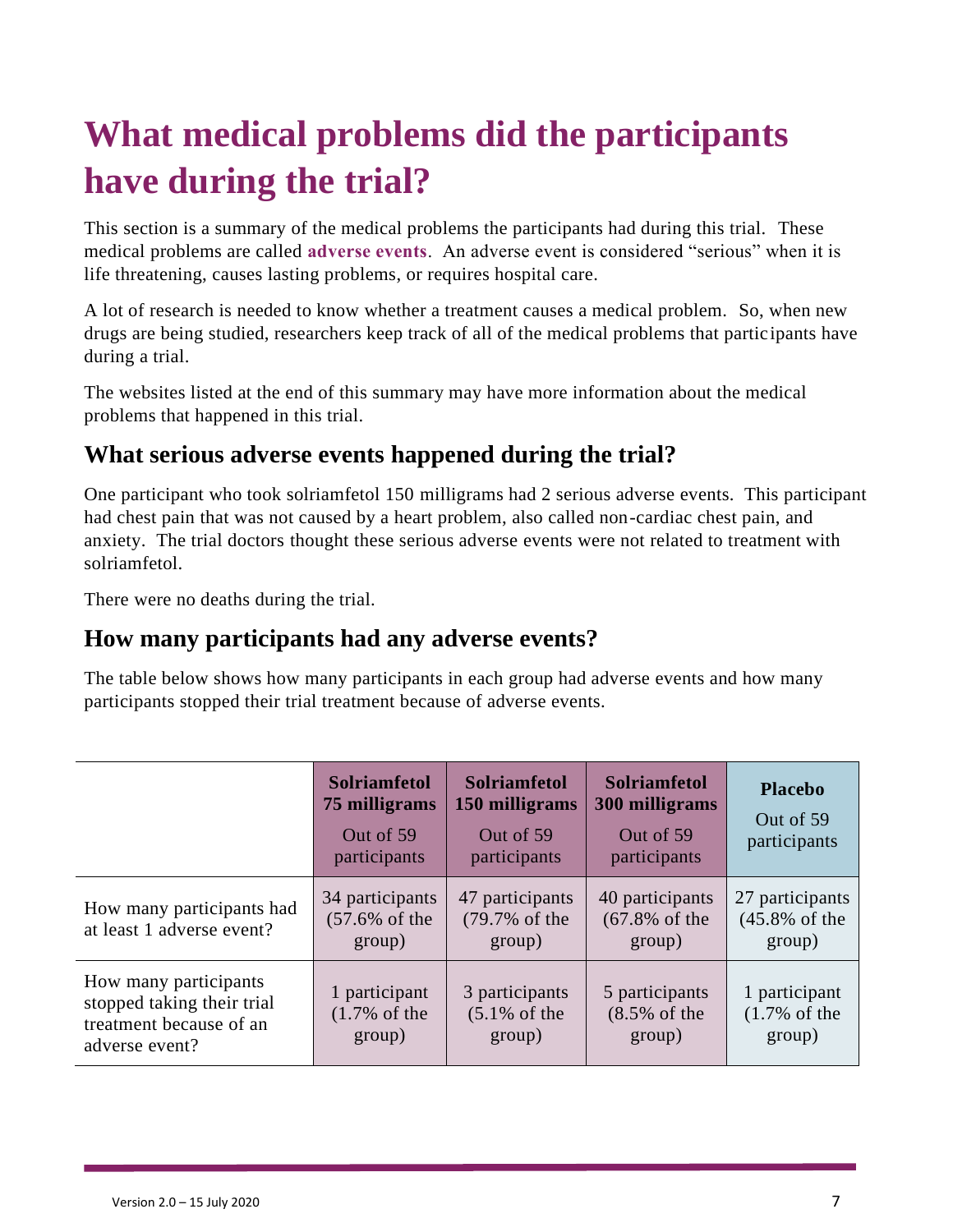### **What adverse events did the participants have?**

The table below shows the most common adverse events that happened in at least 10% of the participants in any treatment group. There were other adverse events, but they happened in fewer participants.

|                  | <b>Solriamfetol</b><br>75 milligrams<br>Out of 59<br>participants | <b>Solriamfetol</b><br>150 milligrams<br>Out of 59<br>participants | <b>Solriamfetol</b><br>300 milligrams<br>Out of 59<br>participants | <b>Placebo</b><br>Out of 59<br>participants |
|------------------|-------------------------------------------------------------------|--------------------------------------------------------------------|--------------------------------------------------------------------|---------------------------------------------|
| Headache         | 6 participants                                                    | 14 participants                                                    | 18 participants                                                    | 3 participants                              |
|                  | $(10.2\%)$                                                        | (23.7%)                                                            | $(30.5\%)$                                                         | $(5.1\%)$                                   |
| Nausea           | 3 participants                                                    | 6 participants                                                     | 10 participants                                                    | 1 participant                               |
|                  | $(5.1\%)$                                                         | $(10.2\%)$                                                         | $(16.9\%)$                                                         | $(1.7\%)$                                   |
| Loss of appetite | 5 participants                                                    | 5 participants                                                     | 9 participants                                                     | 1 participant                               |
|                  | $(8.5\%)$                                                         | $(8.5\%)$                                                          | $(15.3\%)$                                                         | $(1.7\%)$                                   |
| Common cold      | 5 participants                                                    | 8 participants                                                     | 3 participants                                                     | 3 participants                              |
|                  | $(8.5\%)$                                                         | $(13.6\%)$                                                         | $(5.1\%)$                                                          | $(5.1\%)$                                   |
| Dry mouth        | 3 participants                                                    | 4 participants                                                     | 6 participants                                                     | 2 participants                              |
|                  | $(5.1\%)$                                                         | $(6.8\%)$                                                          | $(10.2\%)$                                                         | $(3.4\%)$                                   |

#### **The most common adverse events in this trial**

## **How has this trial helped?**

The results of this trial helped the researchers learn more about how solriamfetol works in people with excessive daytime sleepiness caused by narcolepsy. Clinical trials like this are important to help researchers understand which treatments work best and are safest for patients.

Researchers and health authorities look at the results of many trials to understand how a drug works. This summary only shows the main results from this trial. Other trials might provide different results. If you have questions about these results, please speak with the doctor or staff at your trial site, or talk to your doctor.

Clinical trials with solriamfetol are ongoing, and more trials are planned.